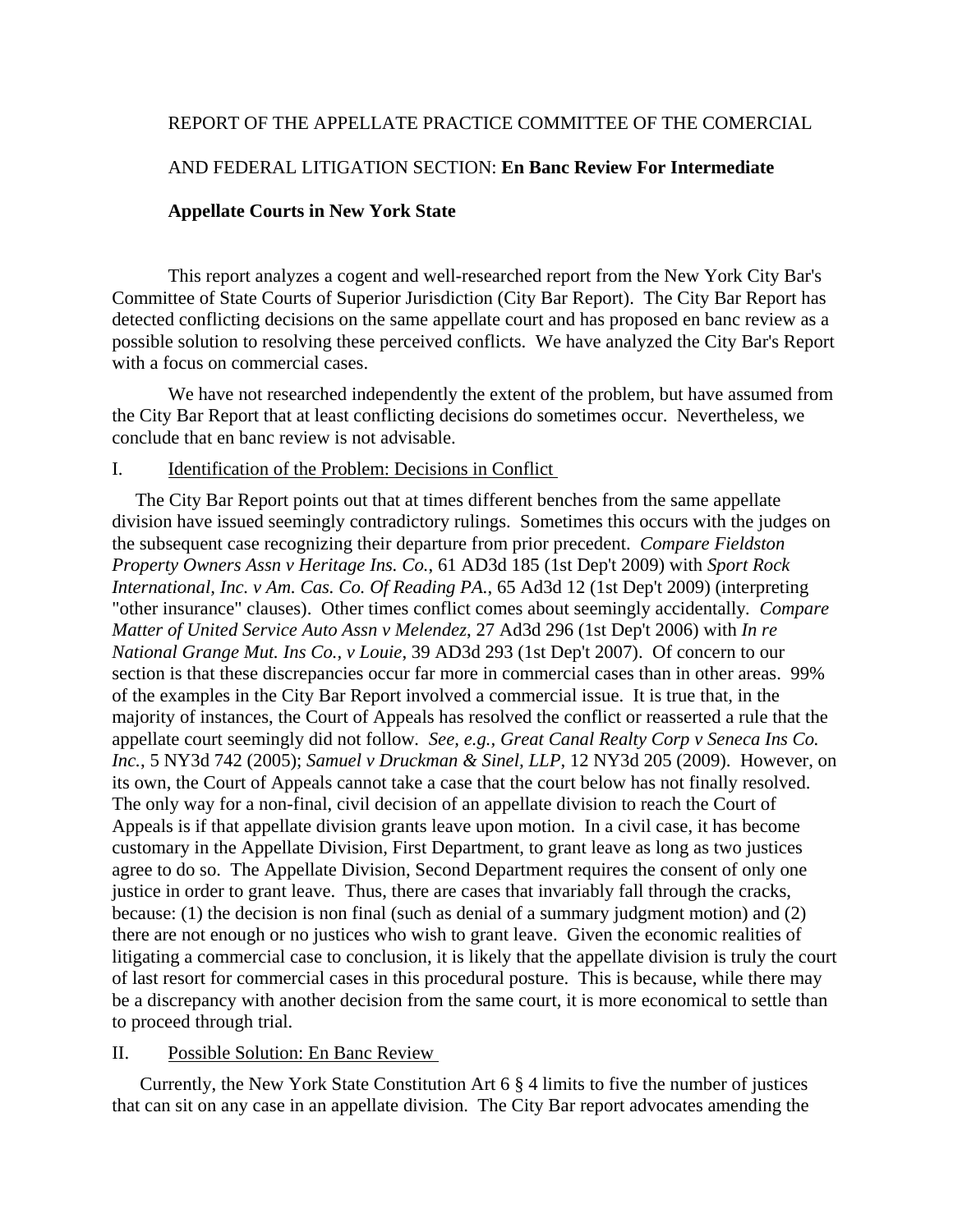Constitution to remove this impediment thereby clearing the way for rehearings en banc. An en banc rehearing occurs when all active judges on an intermediate court sit together to rehear and decide an appeal. This is intended to be a rare occurrence, reserved only for cases where there is a lack of uniformity of decisions in that particular court and the matter is of great importance.

 Although New York does not currently allow for en banc review, Federal Rule of Appellate Procedure 35 has long permitted en banc review in the federal courts of appeals if: (1) necessary to secure or maintain uniformity of the court's decisions and (2) the proceeding involves a question of "exceptional importance." About 4,855 petitions for rehearings en banc were filed in the federal courts in 2008. The application usually tags along with a motion for rehearing before the original panel and therefore, as a practical matter, does not increase the court's workload. The same should hold true were en banc review to come to fruition in state court. Applications are rarely granted. En banc hearings comprise less than one percent of all cases in the federal court of appeals.

 The City Bar Report stated that Delaware provides for some form of en banc review. This drew our initial interest given how well Delaware handles commercial cases. However, as there is no intermediate appellate court in Delaware, it is only the state's highest court, the Supreme Court of Delaware, that utilizes an en banc procedure. This court usually sits in panels of three, while there are five judges on the court in total. Accordingly, en banc review in Delaware would involve all five judges on that court. As all the judges on our Court of Appeals preside over appeals, the procedure in Delaware is not a useful guide for New York. It is noteworthy, however, that in Delaware, litigants can appeal a decision from Delaware Chancery court (the court that handles nearly all commercial cases) directly to the Supreme Court of Delaware on an expedited and interlocutory basis. *See, e.g., In re Topps Co. Shareholders Lit*., 924 A2d 951, 954 (Del. Ch. Ct. 2007). This "bee line" to the highest court in Delaware for even non final commercial decisions is important to preserve Delaware's dominance in the area of commercial law.

# III. Conclusion: En Banc Review is Unnecessary and Not Feasible; Alternative Solutions Preferable

 While the City Bar Report's recommendation to amend New York law to allow for en banc review purports to alleviate the perceived problem of conflicting decisions, we conclude that this extreme measure is not necessary, particularly not on a statewide basis. The appellate divisions in the third and fourth departments are quite small comparatively. The Appellate Division, Third Department has 12 justices and the Appellate Division, Fourth Department has eleven. Accordingly, when five justices sit, there is already close to a majority of the entire court on that case. The case law reflects this reality. There are relatively few conflicts in these two jurisdictions. Indeed, the City Bar Report cites to no instances of conflict in either upstate Appellate Division. Accordingly, calling for en banc review on a statewide basis is unnecessary. It is also does not solve conflicting decisions. What if the court decides not to grant en banc? Then, the conflict remains. It is interesting to note that the federal courts of appeals do not suffer from any lack of conflict while they already have en banc review.

It is also not practical from a political standpoint. Involving the legislature on something as